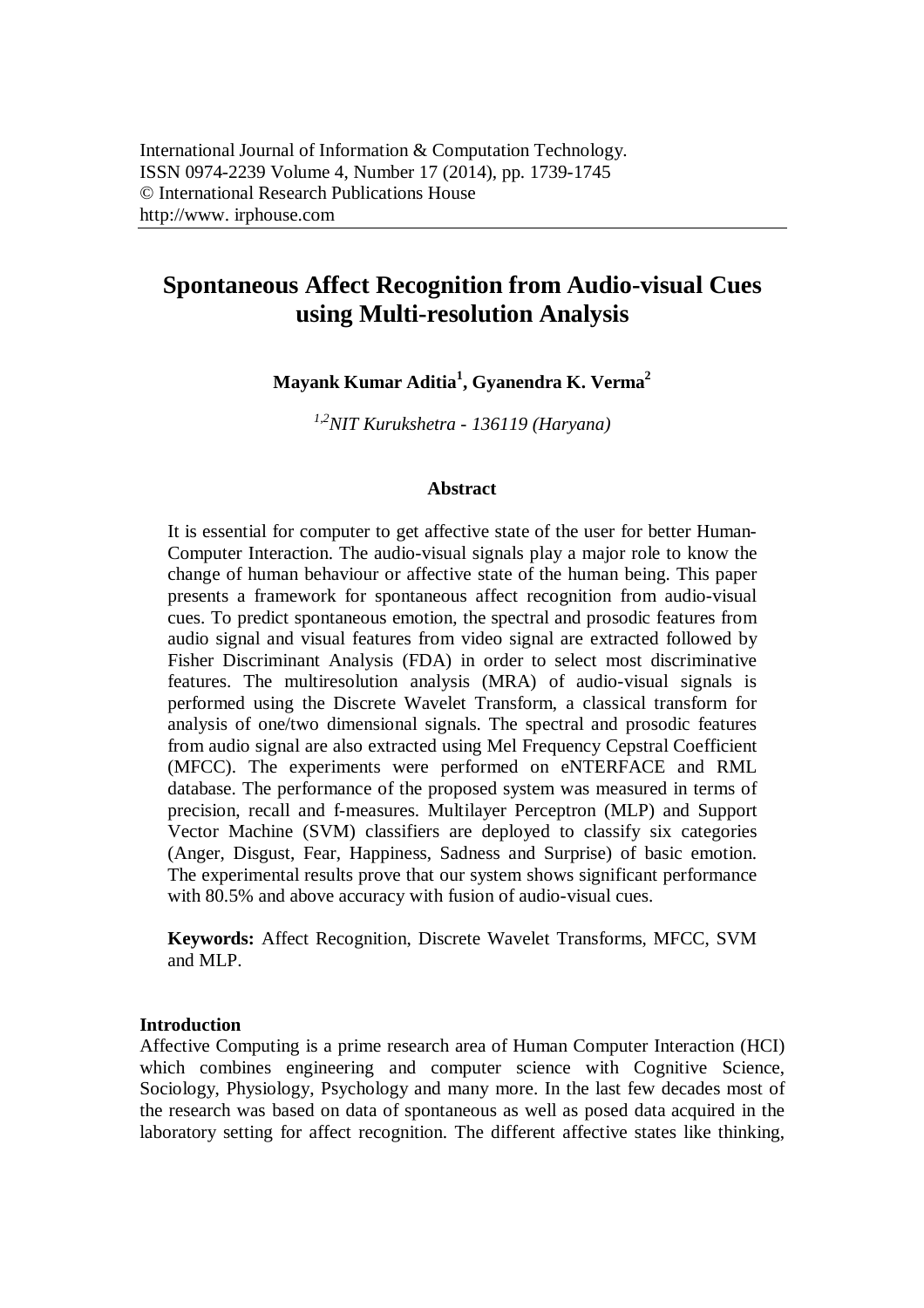embarrassment or depression can be considered complex affective states and expressed via dozens of anatomically possible facial expression or body gesture.

This work presents the framework to predict emotion from audio-visual modalities. The correlation between different emotions demonstrates significantly improvement in performance. We compared two machine learning techniques (i.e. Support Vector Machine and Multilayer Perceptron) for continuous affect prediction. The rest paper is organized as follow: literature review is described in section 2. The methodology is explained in section 3. Experiments and results are given in section 4 followed by concluding remark in section 5.

#### **Related work**

In real life communication information is shared among the persons. And it matters that how easy we can communicate. In human to human communication non-verbal cues are often used like facial expression and variations in voice tones. But unfortunately, we do not have a good human-computer interfaces which can take advantages of these valuable communicative mediums. Emotion plays an important role in human communication to recognize the human feelings.

S. Koelstra et al. [1] proposed an emotion recognition system by using fusion of facial expressions and EEG signals. They we utilize methods for facial expression and EEG signal analysis to investigate the possibilities for multimodal fusion in affect recognition and implicit tagging.

Y. Wang et al. [2] investigated kernel based methods for multimodal information analysis and fusion. They utilized Kernel cross modal factor analysis for modelling the nonlinear relationship between two multidimensional variables. They have also introduced an approach to identify optimal transformations to represent coupled patterns between two different subsets of features.

M. Paleri et al. [3] presented an extensive study on feature selection for automatic audiovisual person independent emotion recognition. They used neural network in order to compare the performance of the emotion recognition system using different features.

An asynchronous feature fusion method for clustering and classification of basic affective states from facial expressions and speech was proposed by M. Mansoorizadeh et al. [4] in order to create a unified hybrid feature space. They claimed that the proposed fusion approach performs better than unimodal face and speech based system. They have also provided comparative results based on synchronous feature and decision level fusion approaches.

D. Datcu et al. [5] presented a fusion model based on Dynamic Bayesian Network (DBN) for emotion recognition from speech and video. They used berlin database for speech and kohn- kanade for facial emotion recognition along with partly eNTERFACE database. A two fold cross validation method has been applied in order to detect six basic emotions.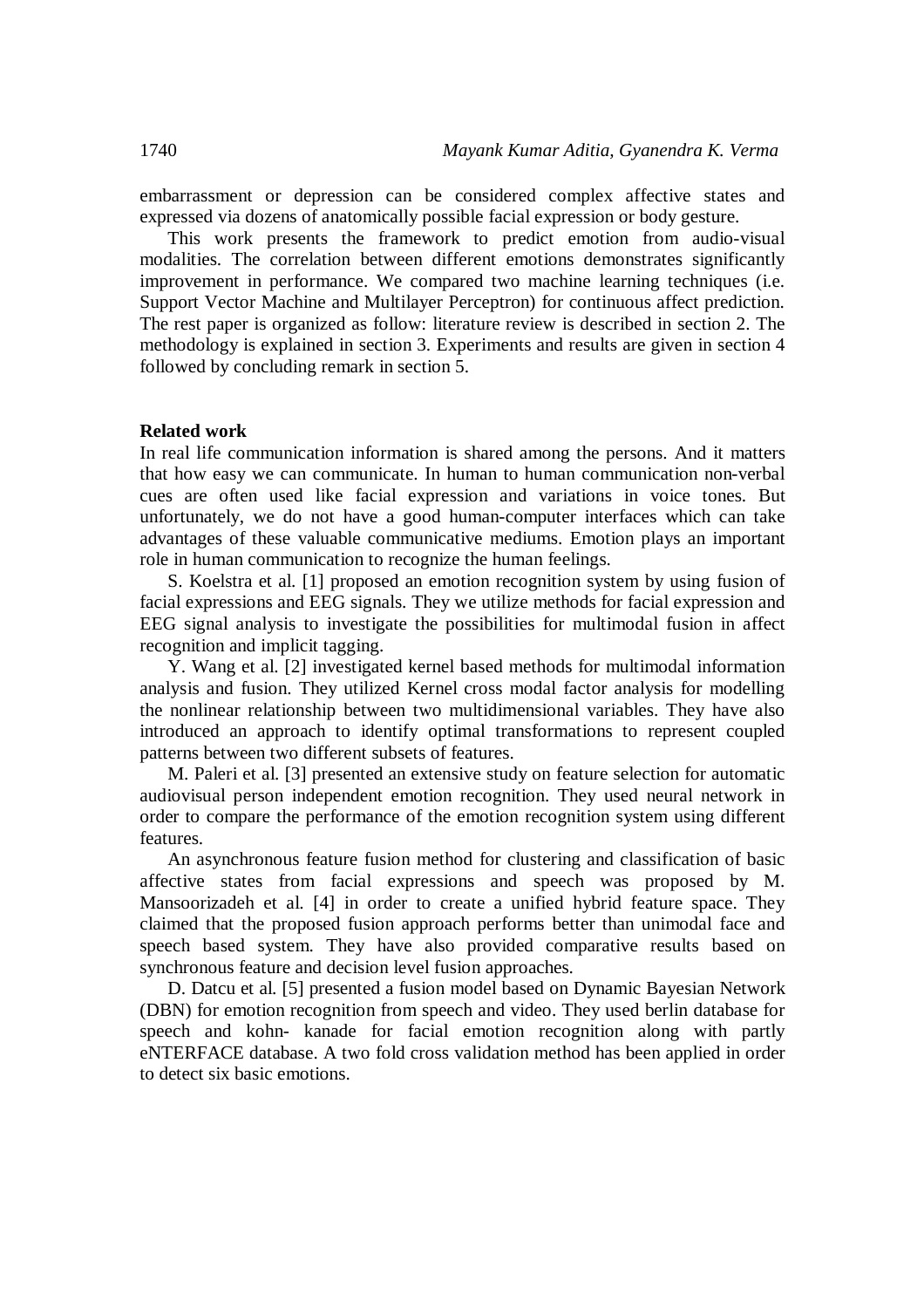## **Proposed Methodology**

Recognizing emotion from multimodal cues (audio, video etc.) is an interesting and challenging problem before researchers, for more emphasis on better human computer interaction. A framework has been proposed based on the multi-resolution analysis (MRA) of the audio-visual cues. MRA analyzes the signal at different frequencies with different resolutions.

## **Pre-processing of video cue.**

We have used enterface and RML database for experimentation. The dataset contains the frontal facial image of different subjects with other background objects.We have used face detection utilities of Viola Jones [6] to extract the frontal face. The size of the extracted frame is  $720 \times 576$ .

## **Facial Features Extraction.**

Most common methods for facial expression recognition are based on facial action coding system (FACS) introduced by Ekman and Friesen [7]. Every expression is identified by the action unit (AU). Multi Resolution Analysisis currently most growing technique for feature extraction from the one or two dimensional signals. By using MRA we can analyse signals at multi resolution levels for better feature selection. Essa and Pentland [8] used modular Eigen space for face localization.Since a geometric feature based face analysis is complicated when the appearance of changes due to illumination and pose variations occurs, we decided to use spatiotemporal features to detect small changes in a face. We use the Dollar's method [9] to detect the interest points in image sequences. The method was originally designed to detect small changes in the spatial and temporal domain mostly explored by the human action recognition society. We have extracted spatial features for image sequence using MRA. [14, 15]

## **Audio Features Extraction.**

Different speech features represent different speech information, e.g. emotion, speaker, in highly overlapped manner. These have motivated intensive research of audio emotion recognition in discovering the significant manner of the audio features on specific emotion. Audio features can be classified into 3 groups: vocal tract system, prosodic, and excitation source features. We have extracted wavelet and MFCC features from audio signal to yield feature vector.

MFCC is the Cepstral Coefficients derived from a Mel scale frequency filter bank [10]. In computations of MFCC, audio signal is firstly divided into multiple frames of equal duration. The frames overlap each other to preserve the continuity of the audio signal. Each frame is subsequently multiplied with a Hamming Window so that the continuity of the left and right side of the frame can be increased or maintained. The Hamming Window, w(n) used in MFCC is defined with the equation 1.

$$
Mel(n) = 2595 + log_{10} \left[ 1 + \left( \frac{n}{700} \right) \right]
$$
 (1)

#### **Feature Level Fusion.**

The multiresolution analysis is being performed at different levels in order to obtain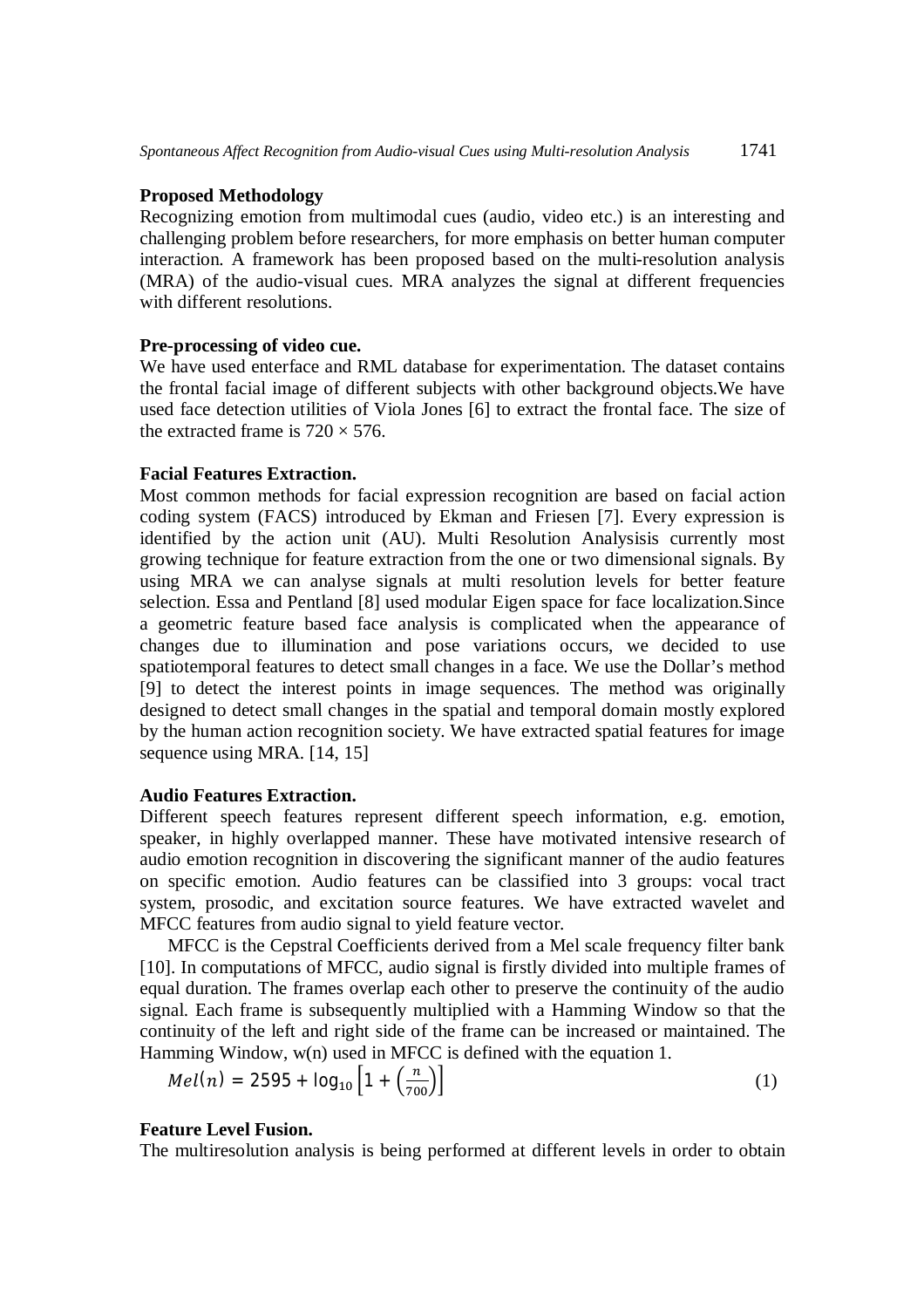feature bins from different modalities (audio-visual). Then all the features are combined to yield feature bins. Further, the fusion of feature bins is performed, after selection of optimal features for each modality. Finally, the combined feature vector is feed to classifier to predict emotion. The fusion results of two modalities are given in table 1.

#### **Experiments and Results**

All the experiments were performed on eNTERFACE [11] and RML [12] emotion database. eNTERFACE database contains 44 subjects; out of them we have selected randomly 8 subjects. RML database contains 8 subjects; from which all of the subjects were used for the experiment. The video frames and audio is extracted from video data of both database. For video feature extraction 80 sample images are selected for each class of the emotion (total 480 sample images with all six emotions) for the audio processing, all the audio sample files are truncated to 2 second long. The dimensionality of audio and visual features set to 26 and 62 respectively. We have used 10-fold cross-validation for evaluation, in which each time 75% of samples are randomly selected for training and the rest for testing. This process is repeated 10 times, and the average of the results is reported.

All the experiments were carried out in Matlab 7.7.0 (R2012), on a 32bit Intel 3.06 GHz processor, with 2 GB RAM. The wavelet transformation was done by using Wavelet toolbox available in Matlab. The SVM-Light software was developed in C using Vapnik's support vector Machine, available at [13].

We have performed multiresolution analysis of signal using discrete wavelet transform. Multiresolution analysis of signal provides more optimal features as the analysis is done with different resolution and scale. Initially results are tested on all of the wavelet families (e.g. Daubechies, Haar, DMeyer etc.). DMeyer (dmey) wavelet family provides good feature, therefore we have used DMeyer function to extract features and formed feature vectors. Min-max normalization, a classical data normalization algorithm is being used to normalize data for classification purpose. The experiments were performed individually by wavelet analysis of each audio and video/images signals. A feature level fusion is also performed in order to fuse the information obtained from both cues i.e. audio and video signals.

Fig.1 and Fig.2 shows the single cue accuracy for audio and video modalities for eNTERFACE and RML database respectively. The results are given in terms of precision, recall and f-measure for six categories of emotions anger, disgust, fear, happiness, sadness and surprise. Looking at figure 1, the highest accuracy is obtained for happy class for audio modality using SVM classifier. Similarly,for video modality SVM classifier outperform compare to MLP.

Table 1 shows the accuracy rate for different emotion category obtained by MLP &SVM classifiers. The results based on fusion of two modalities are also given in table 1. We are getting highest classification results for anger using audio cue (MLP-97.5 %) and (SVM-100 %) on eNTERFACE database. We can conclude that the SVM classifier outperforms to predict emotion from audio-visual signal.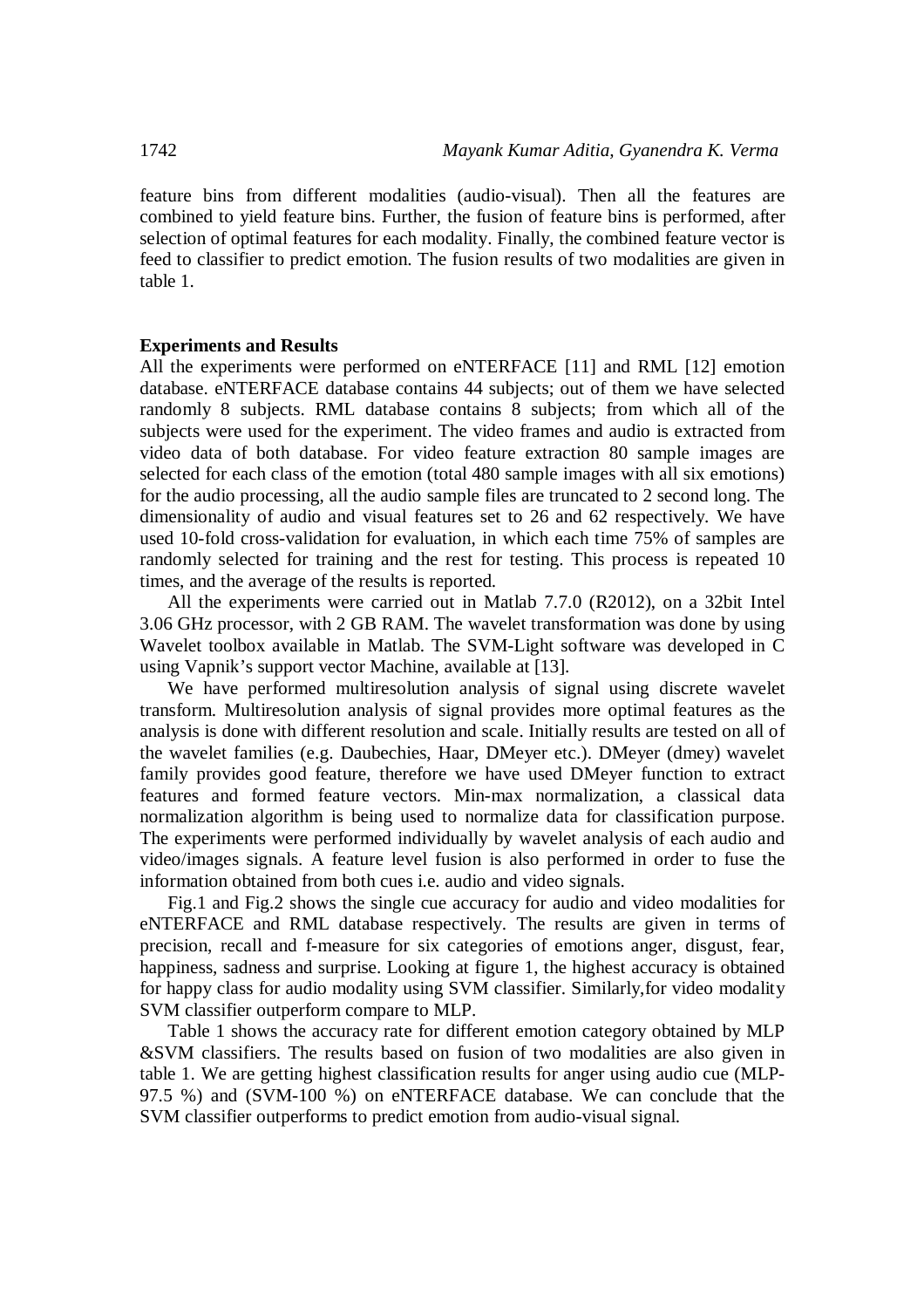

**Fig. 1: Single cue results for audio and video modalities over eNTERFACE database (Top: audio results 1. SVM, 2. MLP; Bottom: video results 1. SVM, 2. MLP) (1-Anger, 2-Disgust, 3-Fear, 4-Happiness, 5-Sadness, 6-Surprise)**



**Fig. 2: Single cue results for audio and video modalities overRML database (Top: audio results 1. SVM, 2. MLP; Bottom: video results 1. SVM, 2. MLP) (1- Anger, 2-Disgust, 3-Fear, 4-Happiness, 5-Sadness, 6-Surprise)**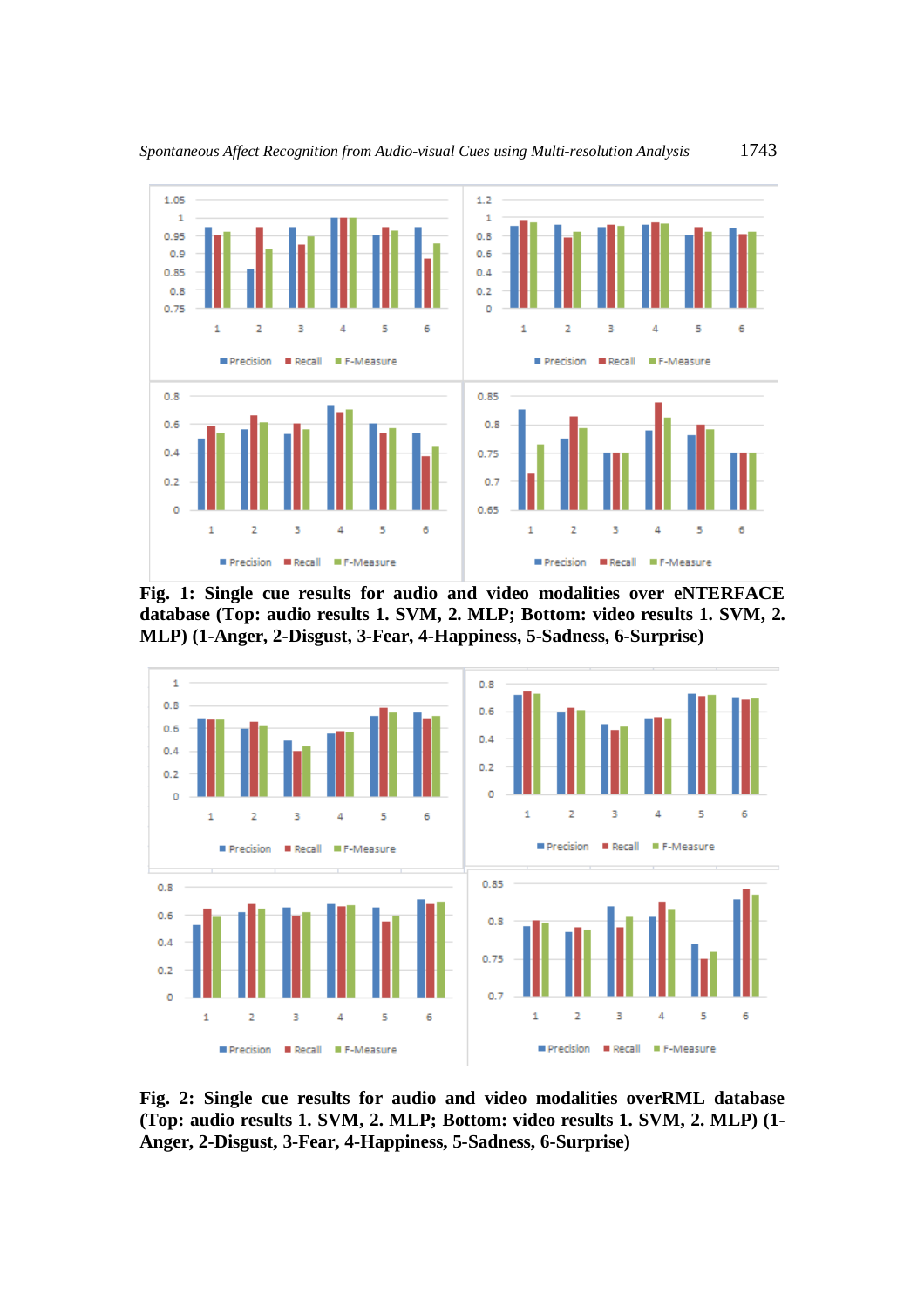Table 1 shows the multiple cues results for both databases. The average accuracy is given for anger, disgust, fear, happiness, sadness and surprise emotion.

|                           |            |        | A     | D     | F     | H     | S     | Sp    |
|---------------------------|------------|--------|-------|-------|-------|-------|-------|-------|
| <b>ATABASE</b><br>ENTERFA | <b>MLP</b> | Audio  | 97.5  | 77.5  | 91.25 | 95    | 88.75 | 81.25 |
|                           |            | Video  | 71.25 | 81.25 | 75    | 83.75 | 80    | 75    |
|                           |            | Fusion | 91.25 | 83.75 | 90    | 91.25 | 91.25 | 82.5  |
|                           | <b>SVM</b> | Audio  | 95    | 97.5  | 92.5  | 100   | 97.5  | 88.75 |
|                           |            | Video  | 58.75 | 66.25 | 60    | 67.25 | 53.75 | 37.5  |
|                           |            | Fusion | 82.5  | 82.5  | 90    | 81.25 | 76.25 | 68.75 |
| <b>ATABASE</b><br>RM      | <b>MLP</b> | Audio  | 74.17 | 62.50 | 46.67 | 55.83 | 70.83 | 68.33 |
|                           |            | Video  | 80    | 79.17 | 79.17 | 82.50 | 75    | 84.17 |
|                           |            | Fusion | 79.17 | 80    | 73.33 | 75.83 | 85.83 | 83.33 |
|                           | <b>SVM</b> | Audio  | 67.50 | 65.83 | 40    | 57.50 | 77.50 | 68.33 |
|                           |            | Video  | 65    | 68.33 | 59.17 | 66.67 | 55    | 68.33 |
|                           |            | Fusion | 80.83 | 81.67 | 68.33 | 74.17 | 82.50 | 80.83 |

**Table1: Multiple cue results for ENTERFACE and RML database (A-Anger, D-Disgust, F-Fear, H-Happiness, S-Sadness, Sp-Surprise)**

## **Conclusion and Future Work**

In this study, we have proposed a framework for emotion recognition based on the multi-resolution analysis of audio-visual data. It also concludes that Wavelet transforms works very well for emotion recognition from multimodal data. We have evaluated the proposed emotion model with standard emotion datasets i.e. eNTERFACE and RML. The experimental results obtained from multimodal fusion are very promising. Further, we wish to test other features for real time emotion recognition to better human-machine interaction.

# **References**

- [1] Koelstra S, Muhl C, Soleymani M, Yazdani A, Lee J S, Ebrahimi T, Pun T, Nijholt A, Patras I. *DEAP: A Database for Emotion Analysis Using Physiological Signals.* IEEE Trans. Affective Computing 2012; 3(1): 1831.
- [2] Wang Y, Ling G, Anastasios N V.*Kernel Cross-Modal Factor Analysis for Information Fusion with Application to Bimodal Emotion Recognition.* Multimedia, IEEE Transactions 2012; 14(3): 597-607.
- [3] Paleari M, Chellali R, Huet B. *Features for multimodal emotion recognition: An extensive study.* Cybernetics and Intelligent Systems (CIS), IEEE Conference On. IEEE 2010.